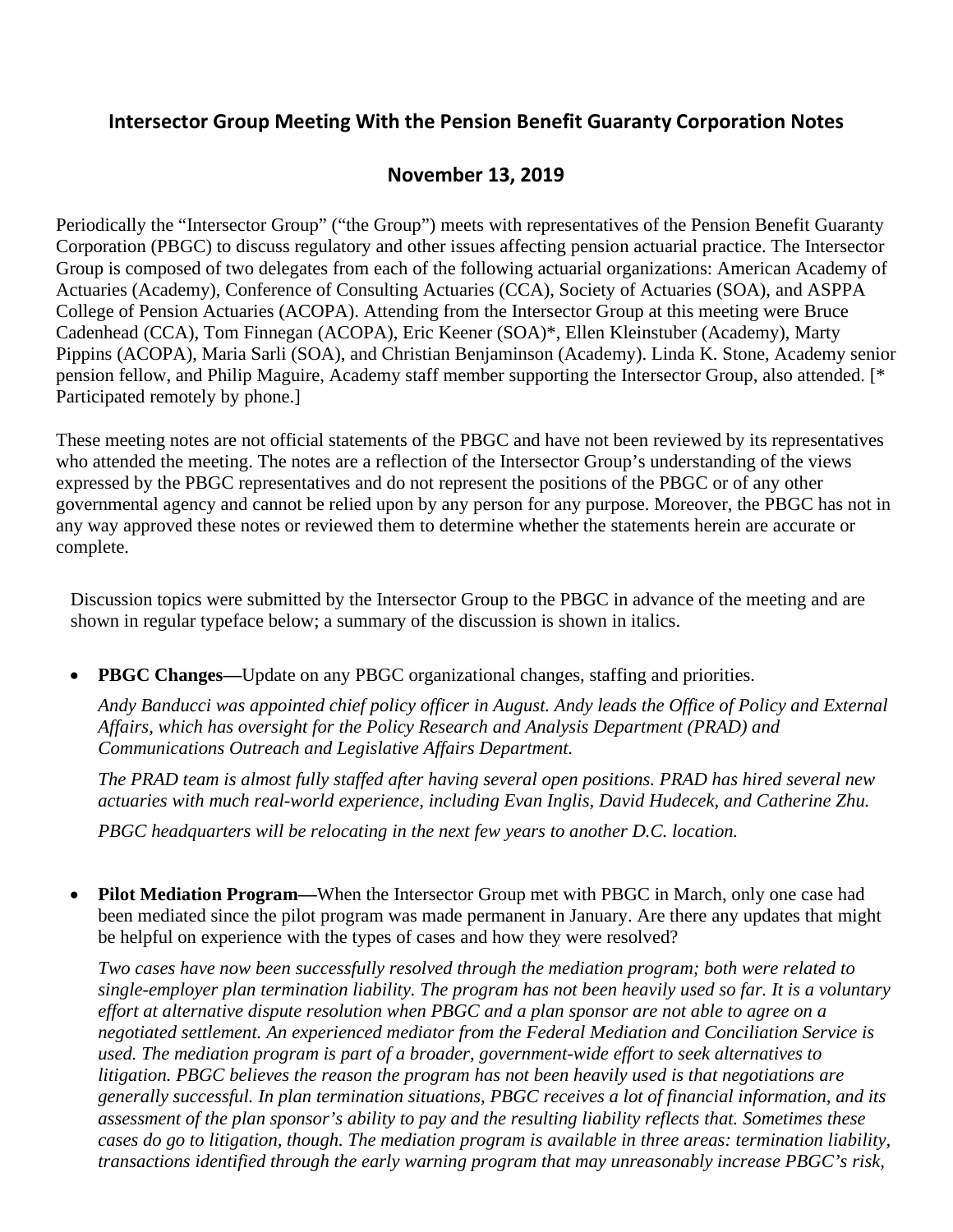*and fiduciary breach issues. Only termination liability cases have come to the mediation program so far; cases in other areas have been settled through the negotiation process.*

- **Discussion of PBGC Regulatory Agenda—**What areas is PBGC focusing on (besides the ERISA §4044 assumptions) and what are we likely to see sooner rather than later? We see the following in the guidance plan; which are being actively worked on?
	- o Timing for finalization of "housekeeping" regulations to make miscellaneous corrections, clarifications, and improvements to PBGC's regulations.
	- o Expected timing to finalize other proposed regulations currently in the comment period:
		- o Benefit payment and asset valuation regulations.
		- o Administrative review of agency decisions.
	- o Proposal to freeze PBGC lump sum assumptions used by corporate plans at the 10-year average ending in July 2019—Many plans still use these rates, and the still relatively low level (even with the 10-year historical average applied) has plan sponsors concerned about not being able to reflect a future rise in interest rates. There is also concern about whether IRS/Treasury will allow plans referencing PBGC lump sum rates to update to §417(e) (the literal reading of plan language) or require an approach that conflicts with the clear meaning of current plan language.
	- o Clarify and codify policies on the determination of guaranteed benefits for participants in multiemployer plans.
	- o Clarify rules on arbitration procedures for multiemployer plans.

*The fall 2019 regulatory agenda will be posted on the PBGC website soon and will be similar to the spring 2019 agenda.*

*The comments received on the housekeeping regulations were helpful; PBGC is now working on the final regulations, but they likely will not be out before early 2020. Another round of housekeeping regulations is anticipated at some point.*

*PBGC is looking forward to receiving comments on regulations that are still in the comment period. It does not expect many comments on the benefit payment and administrative review regulations, as these likely do not affect actuaries' day-to-day work with plan sponsors very much. As always, comments that include specific suggestions are most helpful.*

*The Group noted that, regarding the proposed change to the PBGC lump sum assumptions, there are many plans that still use these rates. Some plan sponsors may not want to be locked into the new fixed rates forever, so publication of a proxy that varies as the interest rate environment changes (for example, the 30-year Treasury rate adjusted by appropriate margin) would be helpful. PBGC could also provide information on how the PBGC rates have historically been determined in the event plan sponsors would like to explicitly define how an alternative rate might be determined. PBGC indicated that it likely could not add something different from its initial proposal to final regulations without reproposing the regulations.*

*PBGC representatives indicated that they are still putting together a regulation on determination of guaranteed benefits for participants in multiemployer plans. The regulation will include a lot of examples and will formalize procedures that have been in place for years.*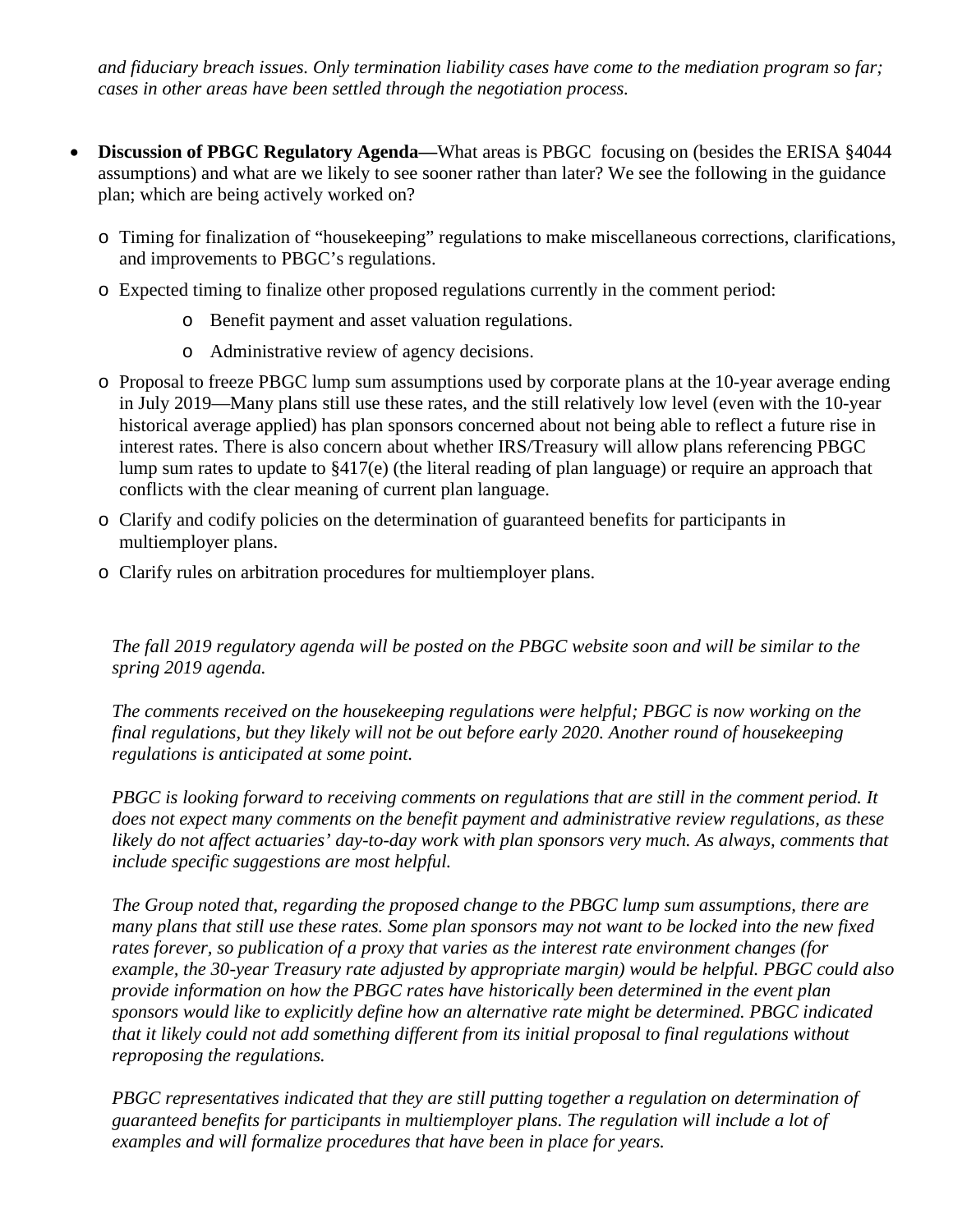### • **Plan termination issues**

- o Options for finalizing distribution of assets related to uncashed checks in plans with unresponsive annuity participants/payees
- o Prorated premium refunds process and timing
- o Involuntary rollovers prior to plan termination
	- o Before any formal termination decision
	- o After decision to terminate is made but before proposed date of plan termination (DOPT)
	- o After proposed DOPT

*The Group noted that, in plan termination situations, it is not uncommon for there to be participants with uncashed annuity checks. In some cases, these participants may be unresponsive, or refuse to cash the checks, when the plan sponsor reaches out. This presents an obstacle to completing the termination process. PBGC indicated that the missing participant regulation does not explicitly allow PBGC to take on the liability for unpaid benefits in these situations, but it can sometimes do things to help. Plan sponsors in this situation should contact PBGC (the Standard Termination Compliance division) and it will try to work with the plan sponsor to resolve the situation.*

*PBGC noted that if a plan sponsor pays premiums for the full year but the final distribution of assets subsequently occurs before the end of the year, the premium system will automatically determine the amount of any overpayment once the post-distribution certification (Form 501) has been filed. To request a refund in this situation, the plan administrator or a representative can go to the "Quick Links" section at the top of the plan page on MyPAA, select "Premium Refund" under "Submit a Request," and indicate where the refund should be sent (by ACH or check). The refund is sent where indicated (i.e., it does not automatically go back to the plan if the plan paid it).*

*The Group noted that there is some confusion among practitioners about when involuntary rollover distributions to nonresponsive participants, such as in a terminated vested cashout sweep or under an automatic plan provision that applies when such employees terminate employment and become subject to a mandatory cashout under the plan, need to stop prior to a standard plan termination. PBGC indicated that, once the first Notice of Intent to Terminate (NOIT) has been issued, distributions generally cannot occur before the end of the PBGC review period, at which point nonresponsive participants entitled to lump sum distributions become missing participants who are turned over to PBGC. However, there is an exception for participants who terminate employment and receive a distribution pursuant to the plan's normal course of business (i.e., following practices established well before the plan termination) during this period; such "normal course" distributions, including rollovers for nonresponsive participants, can continue until the final distribution of plan assets occurs. There is nothing in the regulations that would prevent a lump sum window or cashout sweep prior to the issuance of the NOIT. Involuntary rollover of nonresponsive active participants entitled to de minimis cashouts cannot occur at any point during the termination process, because they are only receiving a distribution because of the plan termination, and so they would become "missing participants" (termed "unresponsive" by the Missing Participant Program) to be turned over to PBGC even though the plan sponsor is able to locate them.* 

*PBGC reserves the right to review these distributions for accuracy. PBGC will also consider how they might clarify the guidance on these issues.*

*It was also noted that there are some smaller, more complex plans, especially cash balance plans, where insurers may be unwilling to write an annuity contract. The statute does not currently allow the Missing*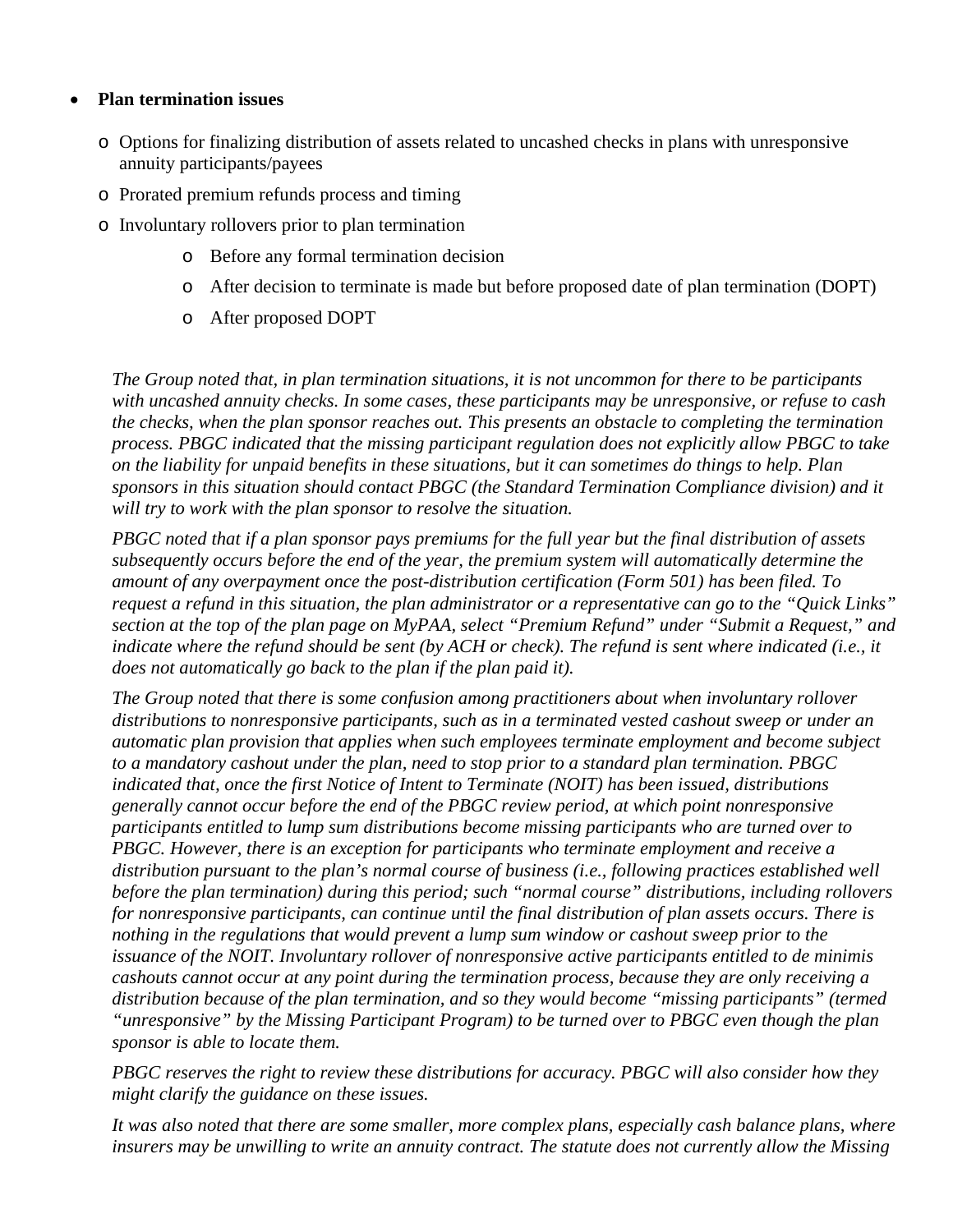*Participant Program to be used for these situations. Some annuity brokers have "blanket" contracts enabling an annuity to be purchased in these situations, but fiduciaries may have concerns about whether the premiums and fees are reasonable.*

### • **Multiemployer Plans**

o Withdrawal Liability Court Cases

*PBGC indicated that it reserves the right to exercise its authority to regulate withdrawal liability assumptions. However, it did not indicate whether, or when, it might do so.*

o We are interested in an update on PBGC's proposed simplified methods for withdrawal liability calculations, including potential changes to the February 2019 proposed rules and an estimated finalization date.

*The comment period on the proposed rules is now closed, and PBGC is working on final rules. Anticipated timing will likely be discussed in the fall 2019 regulatory agenda.*

- o Multiemployer Pension Reform Act (MPRA) suspension / partition applications
	- o Guidance in Rev. Proc. 2017-43 has been working well.
	- o Eleven unique applications were ruled on in 2018 and only four in 2019. What does PBGC expect for 2020?

*The Group noted that practitioners have found the guidance in the Rev. Proc. helpful in submitting applications. Only 28 plans have filed for MPRA intervention, leaving over 100 plans in critical and declining status that are unable to file, have chosen not to, or are waiting to do so. PBGC encourages plans to model the impact of waiting to file, as the amount to suspend will likely increase. Furthermore, if plans wait too long, suspension alone may no longer be a viable solution. There is uncertainty about the economic environment, and potentially lower returns than in past years (e.g., Morgan Stanley projects a 1% return on government bonds and 5% returns on equities over the next 10 years). Some plans may be waiting for legislative action, thinking it would not make sense to go through the application process if there is a chance MPRA may be repealed.* 

*There are also likely a fair number of plans where benefit suspensions would not avoid insolvency. These plans could apply for both suspension and partition. However, if the plan's insolvency date is after PBGC's insolvency date, it may not be able to satisfy the impairment test.*

o PBGC released an August 2019 report on Orphan and Inactive participants. The report mentioned less than 30% of plans reported any orphans and more than 60% of plans left the orphan field blank (based on 2015 Form 5500s). Given the significant portion of plans that did not report, will any additional guidance be released on this item?

*PBGC indicated, in addition to leaving the field blank, it has seen cases where the changes from year to year in the number of orphans reported did not make sense. It is proposing changes to Line 14 of the 2020 Form 5500 Schedule R. The proposal was released in the Nov. 13, 2019, Federal Register; comments are due Dec. 13, 2019.*

 $\circ$  ERISA §4041A(f)(1) permits terminated plans to pay lump sum benefits if the value of the entire nonforfeitable benefit does not exceed \$1,750. Guidance on whether this provision is applicable to partitioned plans would be helpful.

*PBGC confirmed that a participant in a partitioned plan with a lump sum value of less than \$1,750 can be involuntarily cashed out. This applies specifically to a participant whose entire benefit is being paid*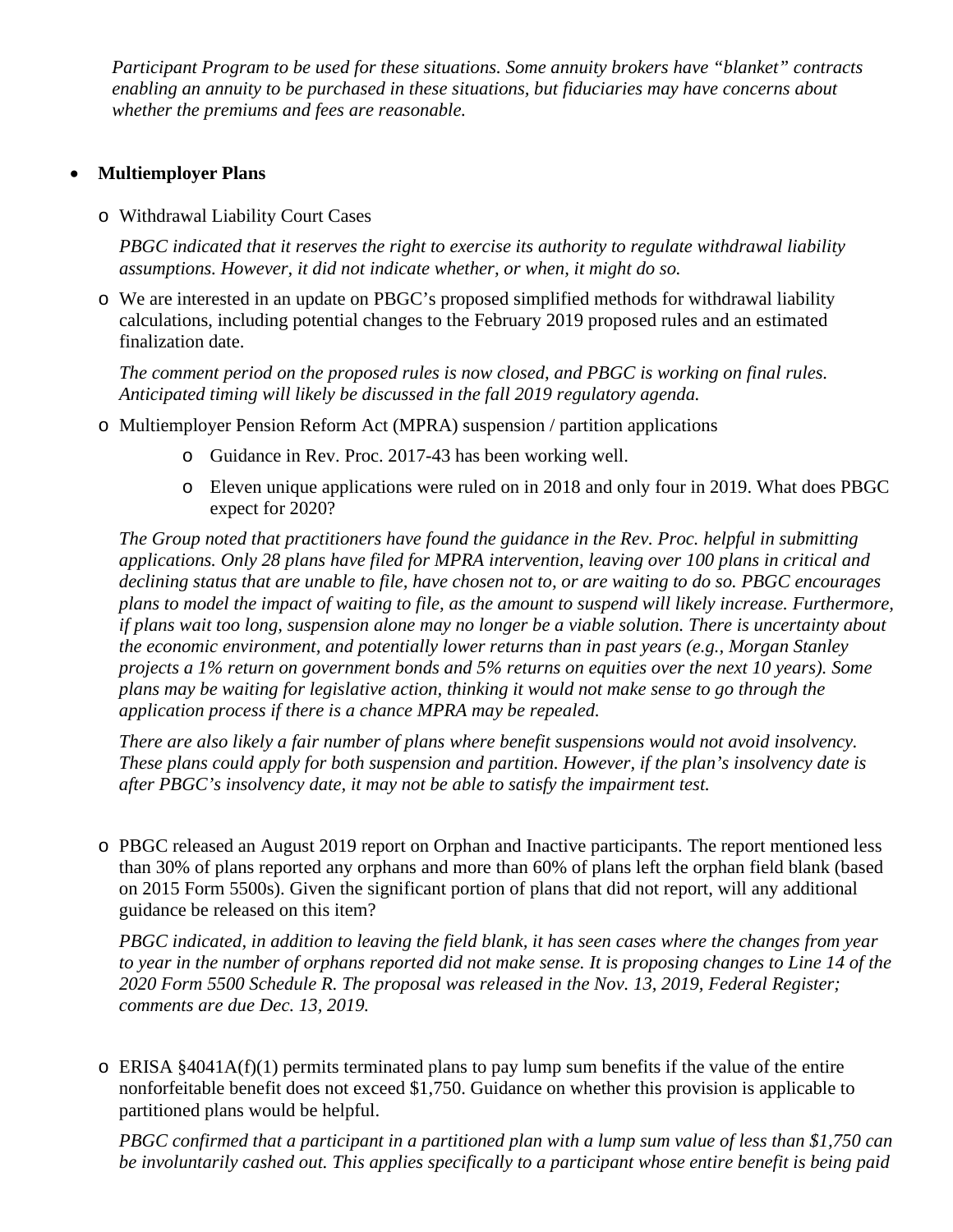*from the successor plan. The situation is more complicated for a participant who has benefits in both the original and successor plans.*

o We encourage discussion and analysis on how PBGC premiums compare to total administrative expenses.

*PBGC indicated that it is currently gathering data on administrative expenses for multiemployer plans, which can be analyzed based on industry, plan size, and other factors. It has not yet looked at PBGC premiums compared to total plan expenses per se.*

o New guidance on valuation and reporting for terminated multiemployer plans—objectives and feedback?

*PBGC indicated that it needs to record a liability for financial assistance to insolvent plans, including the cost of administration, and the valuation and reporting information is needed for this purpose. For smaller plans, valuations might be required only every five years rather than annually. Alternatives to a full valuation might include providing information such as present values for different participant categories.*

#### • **Other PBGC Topics—PBGC** provided comments or requested input on the following additional topics:

o Reportable events and ERISA §4010 reporting

*PBGC noted that the comment period is still open for the recent proposed changes to the reportable events forms and instructions; these changes would require the use of PBGC's e-filing portal for all reportable events and require plan sponsors to provide additional information regarding missed contribution events. Proposed changes to the Form 5500 Schedule R would also require additional information to be provided when an unpaid minimum required contribution is reported on the Schedule SB, such as whether the missed contribution was reported to PBGC, and if not, the reason why.*

*PBGC pointed out the recent ERISA §4010 reporting guidance in Technical Update 19-1, which waives additional financial reporting for each member of a controlled group when consolidated financials have been provided and the ultimate parent is not a foreign entity.*

o Church plans

*PBGC noted that some church plans that are not covered by the PBGC may be acquired by entities that are covered by the PBGC. It also asked whether the Group was aware of any source of information on all church plans; the Group was not aware of any such source of information.*

o Issues PBGC should focus on as an agency

*PBGC asked whether there were particular issues it should focus on as an agency. The Group indicated that some plan sponsors are concerned about whether financial resources from the singleemployer insurance program could potentially be used by the multiemployer program. PBGC responded that the programs are separate and operated separately; any use of single-employer resources by the multiemployer system would require a legislative change.* 

o Risk transfers

*PBGC asked about the prevalence of risk transfer activity. The Group indicated that there is continued activity around annuity purchases and terminated vested lump sum offerings, whether as part of a plan termination or to reduce plan size. Activity around retiree lump sum offers has been more limited. PBGC noted that the 2020 premium instructions have added retiree lump sums to the risk transfer question. PBGC is about to publish its 2017 Data Book, which will include risk transfer data.*

o Lump sum interest rates